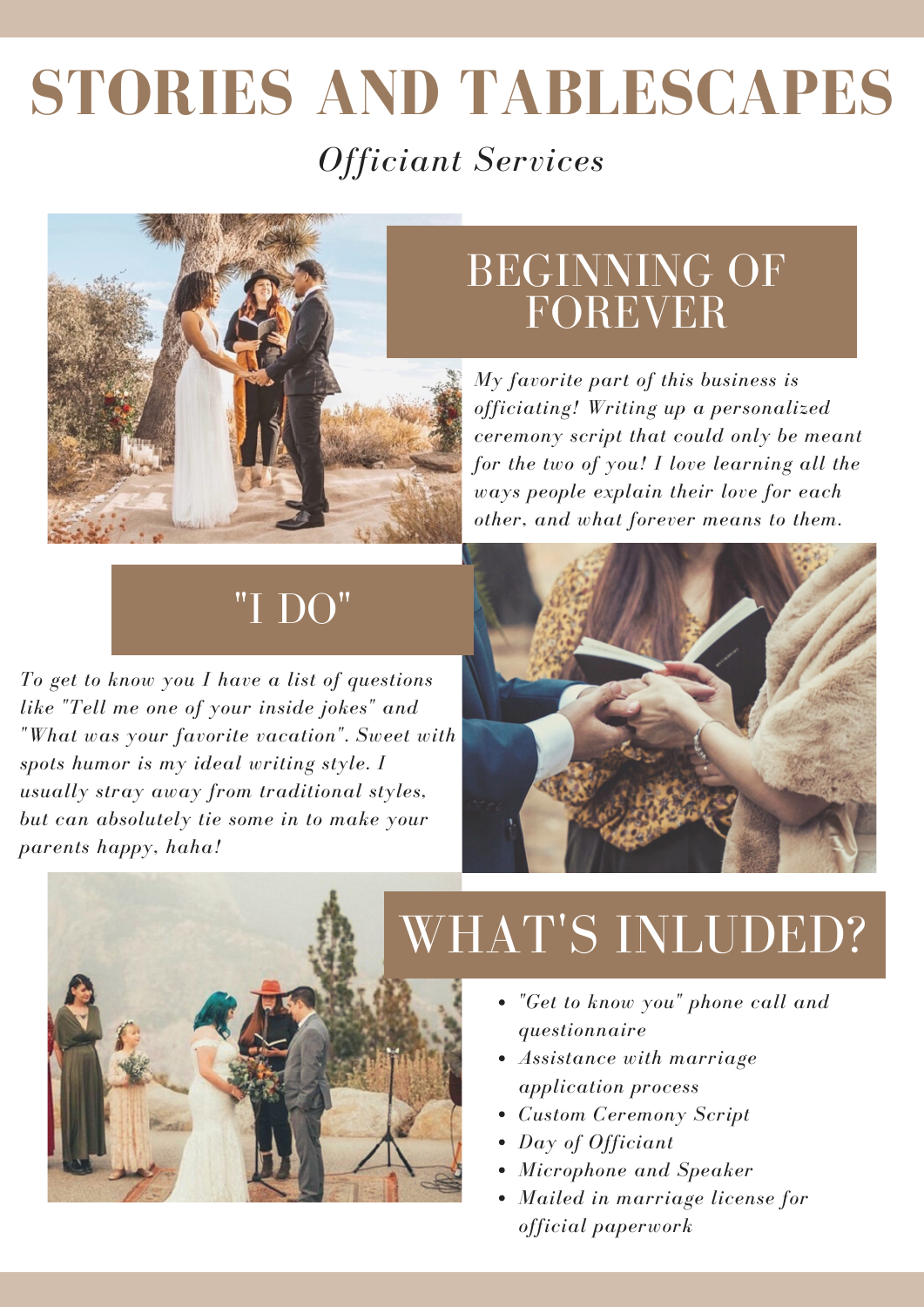

## PRICE

*To reserve your date we require a \$100 non-refundable retainer that will go towards the total due. Total due is \$200 with the option to add-on a rehearsal run through for \$100.*

### ASK ABOUT ADD-ONS!

- *In-Person Meeting prior to wedding*
- *Rehearsal run through*
- *Live Acoustic Guitarist*